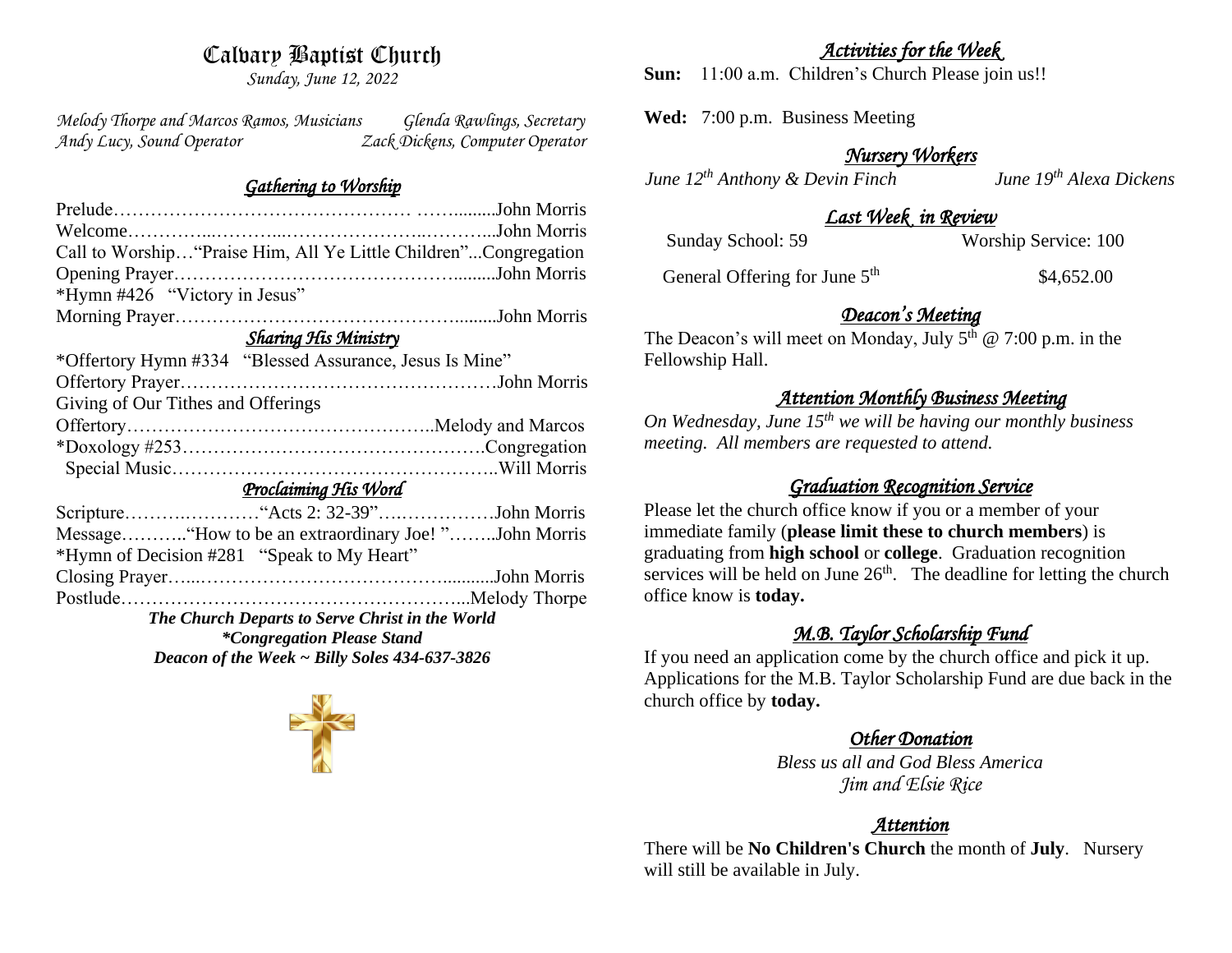## *A Special Thank You Note*

Thank you so much for the cards, calls and especially the prayers during my foot surgery and recovery. It has been a long healing process but I am so thankful that I have wonderful friends that care so much and are so supportive. God Bless,

Janet

## **CALVARY BAPTIST CHURCH YOUTH SUMMER ACTIVITES AND ANNOUNCEMENTS**

- **Sunday, July 10th to Thursday, July 14th – Vacation Bible School 6:30pm to 8:45pm**. The VBS Closing will be **Friday, July 15th** starting at 6:30 with Hot Dog dinner following the program.
- **Sunday, July 24th to Wednesday, July 27th - Camp Kehukee** Be sure to sign up by July  $16<sup>th</sup>$ . Sign up is required. Sign up sheet located in the Sanctuary.
- **Vacation Bible School Volunteers –** We would like to get a list of people that will be helping with vacation bible school, especially the teen helpers. We want to make sure we have all areas covered. The sign-up sheet is located in the Sanctuary. Please sign up by July  $3^{rd}$ .
- **Thursday, July 7th starting at 5pm- Help! Vacation Bible School Decorating Volunteers –** We need help decorating for Vacation Bible School. We are looking for both teen and adult volunteers to help decorate the church for Vacation Bible School. The sign-up sheet is located in the Sanctuary. Please sign up by July 3<sup>rd</sup>.

#### *Church Office: 634-3215*

*Church Email: [calvarybc1@verizon.net](mailto:cbcemporiaoffice@gmail.com)*

*Church Website[:www.calvarybaptistemporia.org](http://www.calvarybaptistemporia.org/) Bob Pipkin Email: [jrpipkin3@gmail.com](mailto:jrpipkin3@gmail.com) and Cell: 757-418-1243*

*Dr. Bob Pipkin*